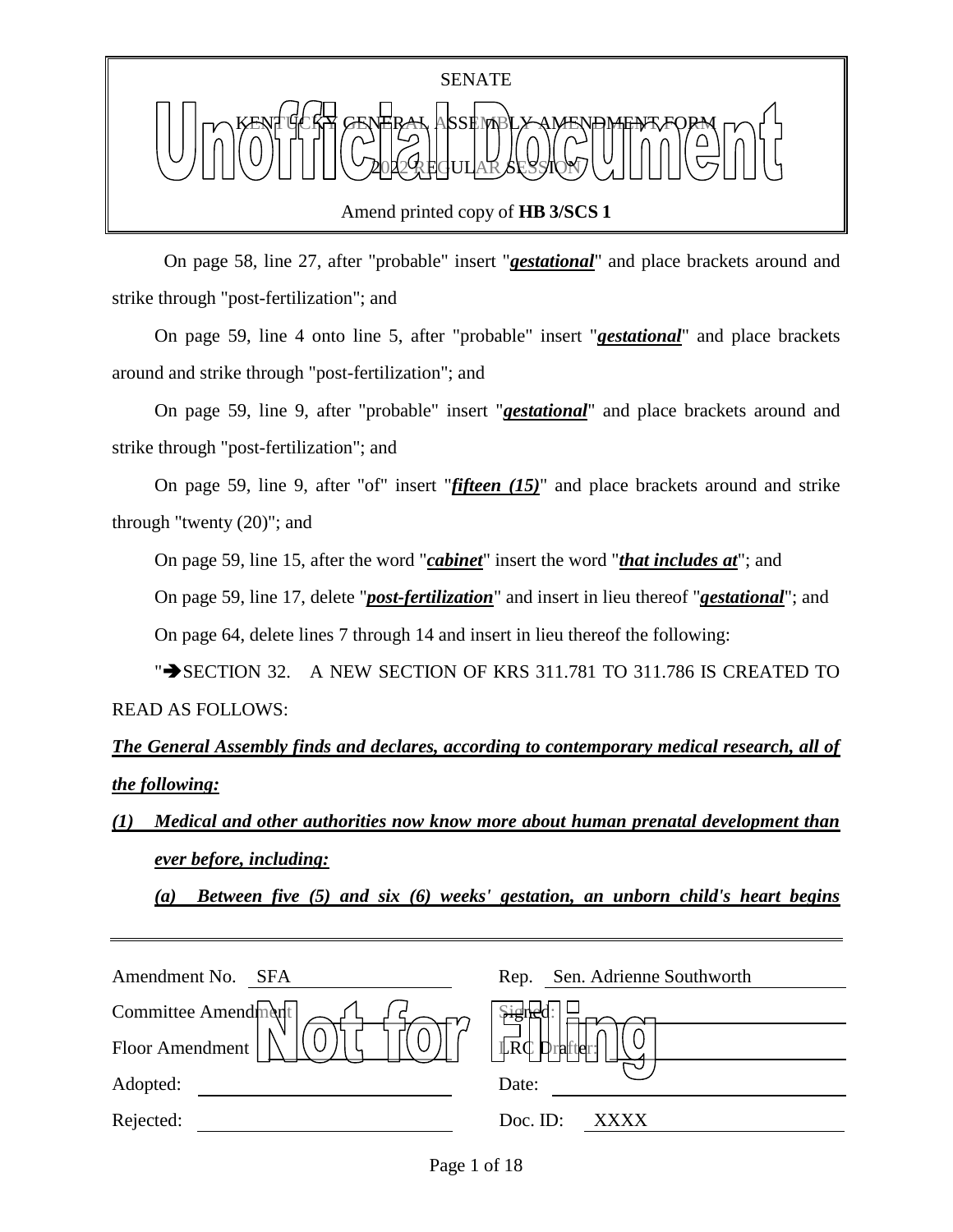

Amend printed copy of **HB 3/SCS 1**

#### *beating;*

- *(b) At approximately eight (8) weeks' gestation, an unborn child begins to move about in the womb;*
- *(c) At nine (9) weeks' gestation, all basic physiological functions are present, including teeth, eyes, and external genitalia;*
- *(d) At ten (10) weeks' gestation, an unborn child's vital organs begin to function, and hair, fingernails, and toenails begin to form;*
- *(e) At eleven (11) weeks' gestation, an unborn child's diaphragm is developing, he or she may even hiccup, and he or she is beginning to move about freely in the womb; and*
- *(f) At twelve (12) weeks' gestation, an unborn child can open and close his or her fingers, starts to make sucking motions, senses stimulation from the world outside the womb, and has taken on "the human form" in all relevant aspects under Gonzales v. Carhart, 550 U.S. 124, 160 (2007);*
- *(2) The United States Supreme Court has long recognized that the state has an "important and legitimate interest in protecting the potentiality of human life," Roe v. Wade, 410 U.S. 113, 162 (1973), and specifically that "the state has an interest in protecting the life of the unborn." Planned Parenthood of Southeastern Pennsylvania v. Casey, 505 U.S. 833, 873 (1992);*
- *(3) The majority of abortion procedures performed after fifteen (15) weeks' gestation are dilation and evacuation procedures which involve the use of surgical instruments to crush and tear the unborn child apart before removing the pieces of the dead child from the womb, procedures prohibited under Section 36 of this Act, and the General Assembly finds that the intentional commitment of such acts for nontherapeutic or elective reasons*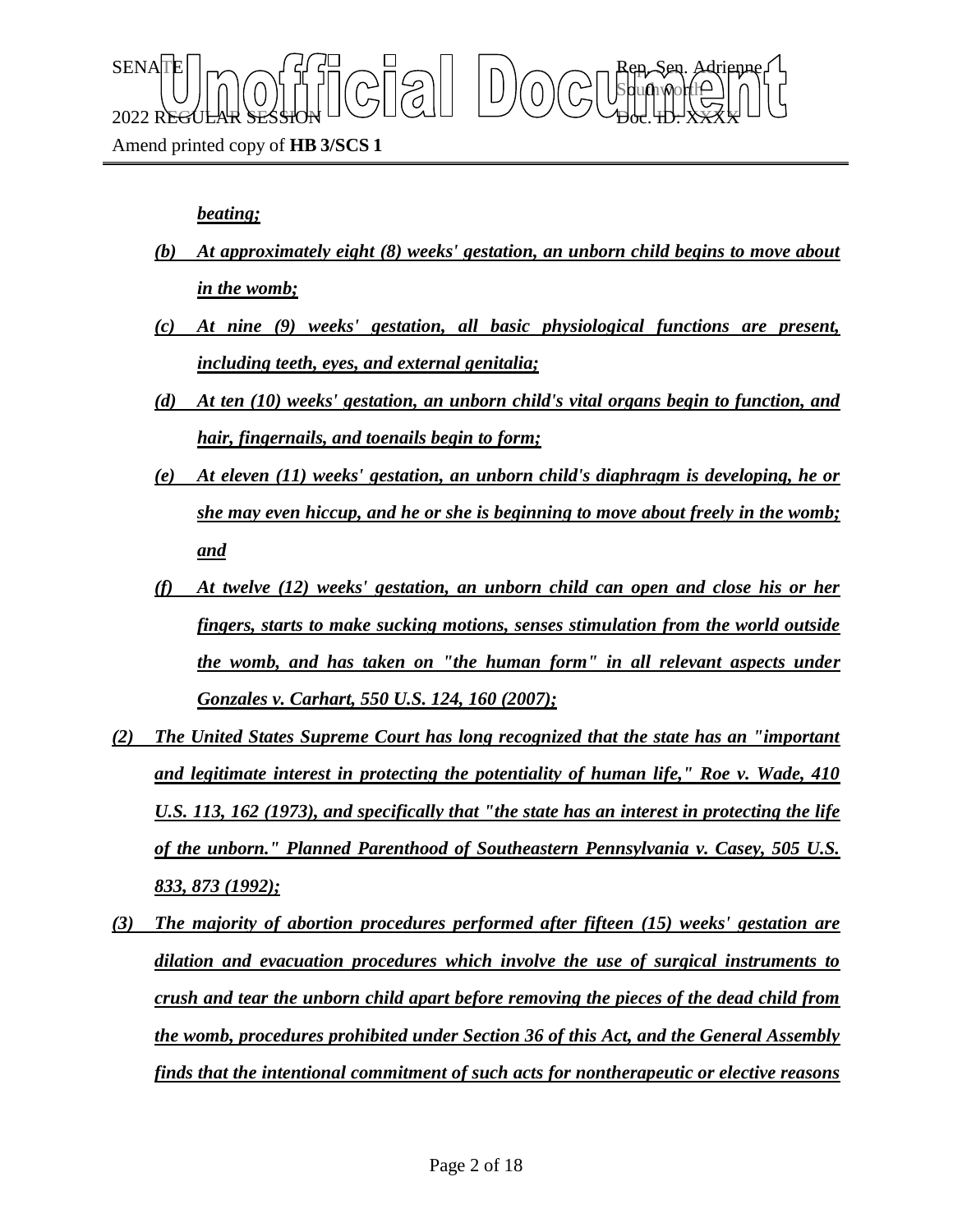$\text{SENA}[\mathbb{E} | \mid_{\mathsf{T}} \frown \bigcap_{\mathsf{S}} \mathsf{G}] \frown \bigcup_{\mathsf{S}} \bigcap_{\mathsf{S}} \bigcap_{\mathsf{S}} \bigcap_{\mathsf{S}} \bigcap_{\mathsf{S}} \bigcap_{\mathsf{S}} \mathsf{G} \mathsf{G} \bigcap_{\mathsf{S}} \mathsf{G} \mathsf{G} \bigcap_{\mathsf{S}} \mathsf{G} \bigcap_{\mathsf{S}} \mathsf{G} \bigcap_{\mathsf{S}} \mathsf{G} \bigcap_{\mathsf{S}} \mathsf{G} \bigcap_{\mathsf{S}} \mathsf{G} \big$ Sbufhworth  $2022$  REGULAR SESSION DOLLOURED DO OBGLED. XXXX

*is a barbaric practice, dangerous for the maternal patient, and demeaning to the medical profession;*

- *(4) Abortion carries significant physical and psychological risks to the maternal patient, and these physical and psychological risks increase with gestational age;*
- *(5) As the second trimester progresses, in the vast majority of uncomplicated pregnancies, the maternal health risks of undergoing an abortion are greater than the risks of carrying a pregnancy to term;*
- *(6) Seventy-five percent (75%) of all the nations in the world do not permit abortion after twelve (12) weeks' gestation except, in most instances, to save the life and preserve the physical health of the mother; and*
- *(7) The Commonwealth of Kentucky has legitimate interests from the outset of the pregnancy in protecting both the health of the woman and the life of an unborn human individual who may be born.*

Section 33. KRS 311.781 is amended to read as follows:

As used in KRS 311.781 to 311.786:

- (1) "Fertilization" means the fusion of a human spermatozoon with a human ovum;
- (2) *"Gestational age" has the same meaning as in KRS 311.7701;*
- *(3)* "Medical emergency" means a condition that in the physician's reasonable medical judgment, based upon the facts known to the physician at that time, so complicates the woman's pregnancy as to necessitate the immediate performance or inducement of an abortion in order to prevent the death of the pregnant woman or to avoid a serious risk of the substantial and irreversible impairment of a major bodily function of the pregnant woman that delay in the performance or inducement of the abortion would create;

*(4)*[(3)] "Pain-capable unborn child" means an unborn child of a probable *gestational*[post-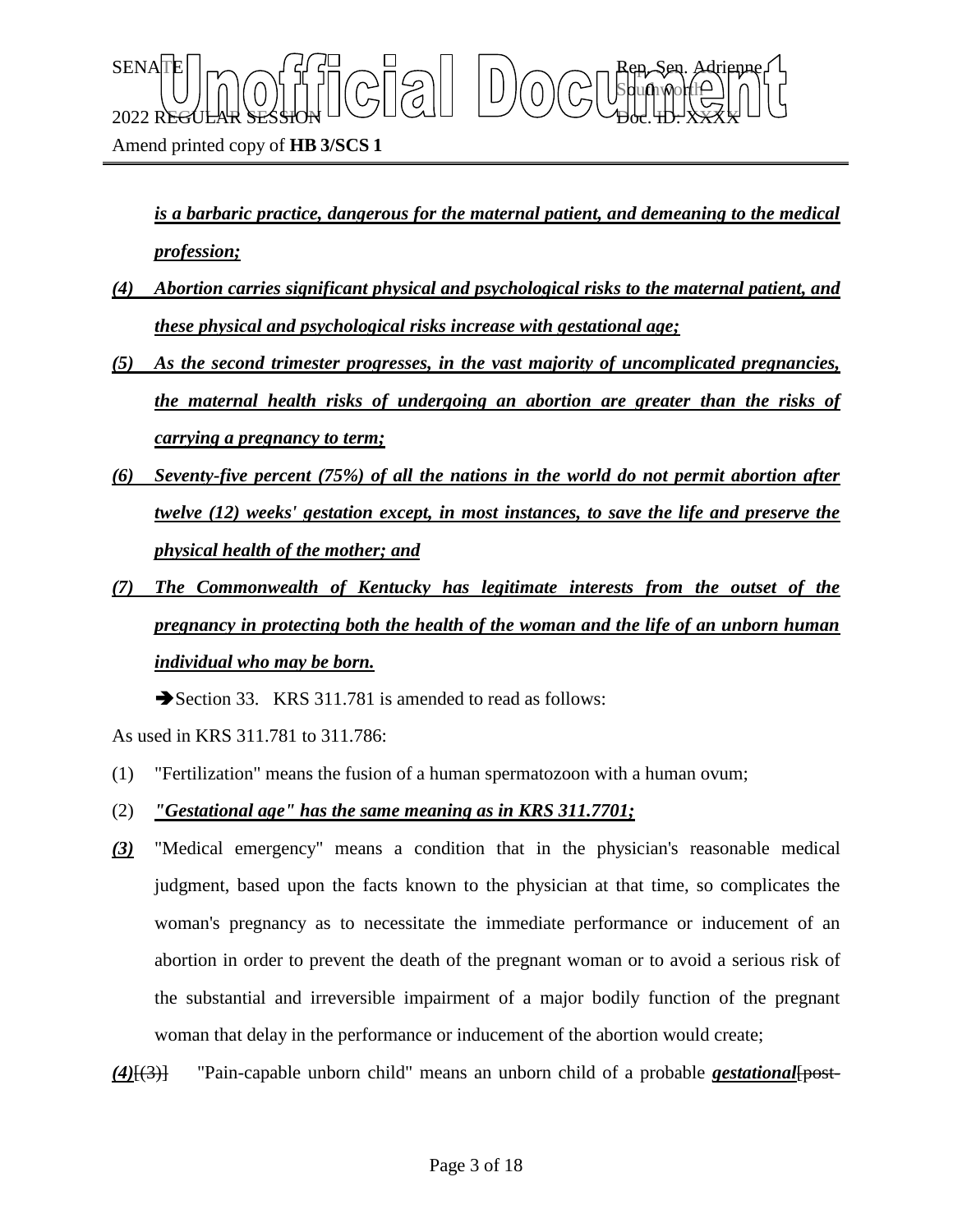$\text{SENA}[\mathbb{E} | \mid_{\mathsf{T}} \frown \bigcap_{\mathsf{S}} \mathsf{G}] \frown \bigcup_{\mathsf{S}} \bigcap_{\mathsf{S}} \bigcap_{\mathsf{S}} \bigcap_{\mathsf{S}} \bigcap_{\mathsf{S}} \bigcap_{\mathsf{S}} \mathsf{G} \mathsf{G} \bigcap_{\mathsf{S}} \mathsf{G} \mathsf{G} \bigcap_{\mathsf{S}} \mathsf{G} \bigcap_{\mathsf{S}} \mathsf{G} \bigcap_{\mathsf{S}} \mathsf{G} \bigcap_{\mathsf{S}} \mathsf{G} \bigcap_{\mathsf{S}} \mathsf{G} \big$ Sbufhworth  $2022$  REGULAR SESSION DOLLOURED DO OBGLED. XXXX

Amend printed copy of **HB 3/SCS 1**

fertilization] age of *fifteen* (15)<del>[twenty (20)]</del> weeks or more;

- *(5)*[(4)] "Physician" has the same meaning as in KRS 311.720;
- *(6) "Probable gestational age" has the same meaning as in KRS 311.720;*
- [(5) "Post-fertilization age" means the age of the unborn child as calculated from the fusion of a human spermatozoon with a human ovum;
- (6) "Probable post-fertilization age" means, in reasonable medical judgment and with reasonable probability, the age of the unborn child, as calculated from fertilization, at the time the abortion is performed or induced or attempted to be performed or induced;  $\}$
- (7) "Reasonable medical judgment" means a medical judgment that would be made by a reasonably prudent physician, knowledgeable about the case and the treatment possibilities with respect to the medical conditions involved;
- (8) "Serious risk of the substantial and irreversible impairment of a major bodily function" means any medically diagnosed condition that so complicates the pregnancy of the woman as to directly or indirectly cause the substantial and irreversible impairment of a major bodily function. A medically diagnosed condition that constitutes a "serious risk of the substantial and irreversible impairment of a major bodily function" includes pre-eclampsia, inevitable abortion, and premature rupture of the membranes, but does not include a condition related to the woman's mental health; and
- (9) "Unborn child" means an individual organism of the species homo sapiens from fertilization until live birth.

Section 34. KRS 311.782 is amended to read as follows:

(1) No person shall intentionally perform or induce or intentionally attempt to perform or induce an abortion on a pregnant woman when the probable *gestational* [post-fertilization] age of the unborn child is *fifteen (15)*[twenty (20)] weeks or greater.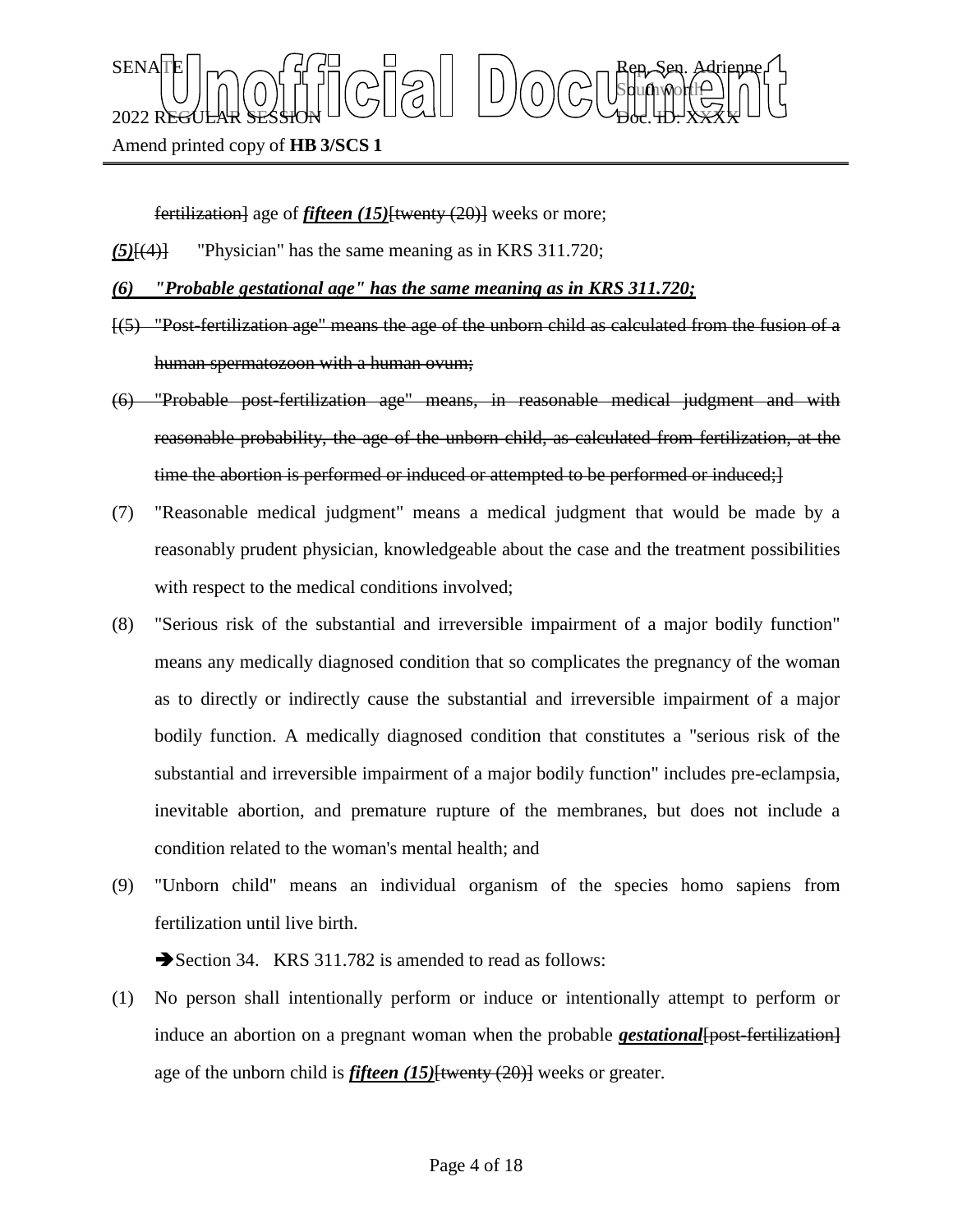## $\text{SENA}[\mathbb{E} | \mid_{\mathsf{T}} \frown \bigcap_{\mathsf{S}} \mathsf{G}] \frown \bigcup_{\mathsf{S}} \bigcap_{\mathsf{S}} \bigcap_{\mathsf{S}} \bigcap_{\mathsf{S}} \bigcap_{\mathsf{S}} \bigcap_{\mathsf{S}} \mathsf{G} \mathsf{G} \bigcap_{\mathsf{S}} \mathsf{G} \mathsf{G} \bigcap_{\mathsf{S}} \mathsf{G} \bigcap_{\mathsf{S}} \mathsf{G} \bigcap_{\mathsf{S}} \mathsf{G} \bigcap_{\mathsf{S}} \mathsf{G} \bigcap_{\mathsf{S}} \mathsf{G} \big$ Sbufhworth  $2022$  REGULAR SESSION DOLLOURED DO OBGLED. XXXX Amend printed copy of **HB 3/SCS 1**

- (2) It shall be an affirmative defense to a charge under subsection (1) of this section that the abortion was intentionally performed or induced or intentionally attempted to be performed or induced by a physician and that the physician determined, in the physician's reasonable medical judgment, based on the facts known to the physician at that time, that either of the following applied:
	- (a) The probable *gestational*[post-fertilization] age of the unborn child was less than *fifteen (15)*<del>[twenty (20)]</del> weeks; or
	- (b) The abortion was necessary to prevent the death of the pregnant woman or to avoid a serious risk of the substantial and irreversible impairment of a major bodily function of the pregnant woman. No abortion shall be necessary if it is based on a claim or diagnosis that the pregnant woman will engage in conduct that would result in her death or in substantial and irreversible impairment of a major bodily function or if it is based on any reason related to her mental health.
- (3) (a) Except when a medical emergency exists that prevents compliance with KRS 311.783, the affirmative defense set forth in subsection (2)(a) of this section does not apply unless the physician who intentionally performs or induces or intentionally attempts to perform or induce the abortion makes a determination of the probable *gestational*{bost-fertilization} age of the unborn child as required by KRS 311.783(1) or relied upon such a determination made by another physician and certifies in writing, based on the results of the tests performed, that in the physician's reasonable medical judgment the unborn child's probable *gestational* {post-fertilization} age is less than *fifteen (15)*[twenty (20)] weeks.
	- (b) Except when a medical emergency exists that prevents compliance with one (1) or more of the following conditions, the affirmative defense set forth in subsection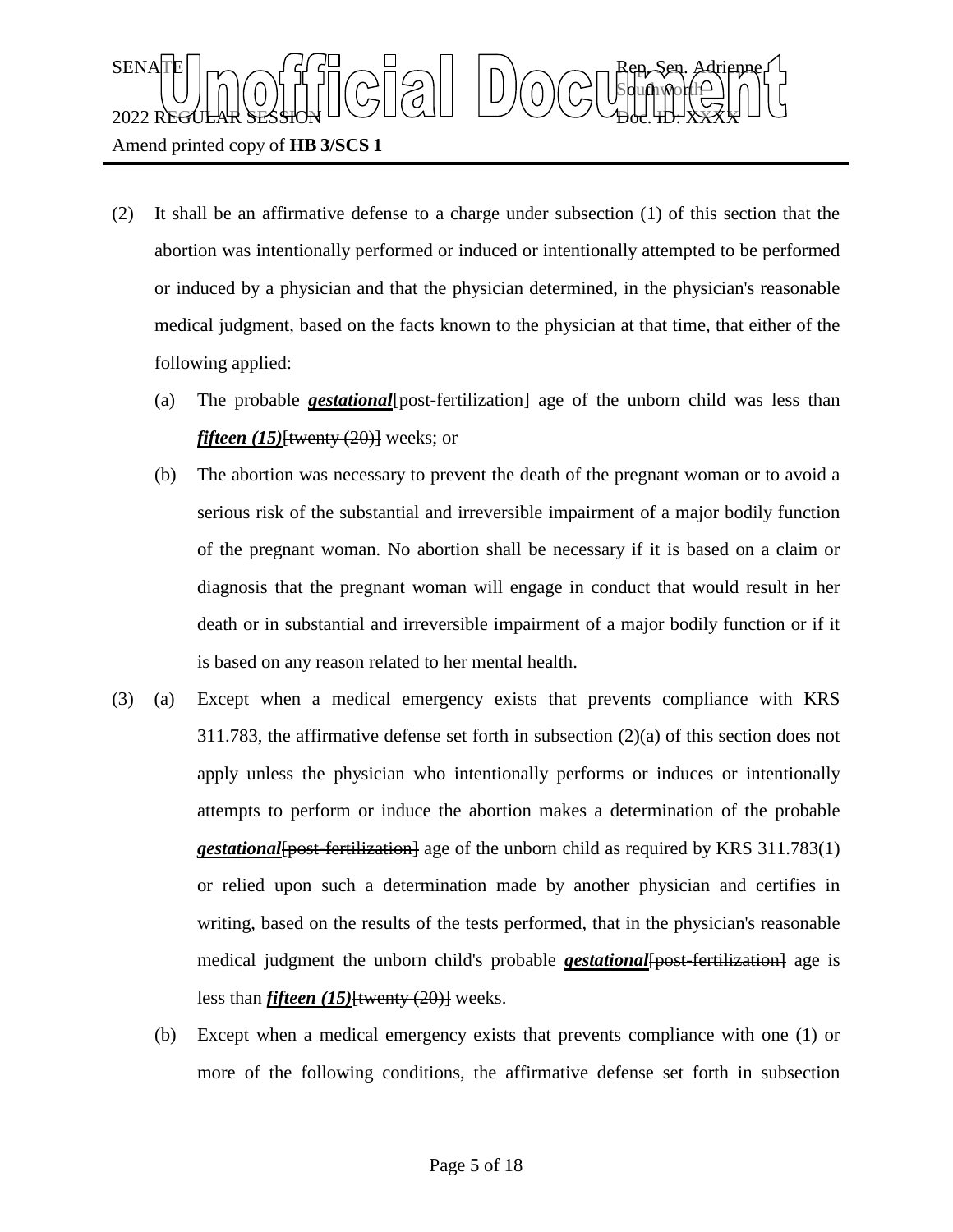(2)(b) of this section does not apply unless the physician who intentionally performs or induces or intentionally attempts to perform or induce the abortion complies with all of the following conditions:

- 1. The physician who intentionally performs or induces or intentionally attempts to perform or induce the abortion certifies in writing that, in the physician's reasonable medical judgment, based on the facts known to the physician at that time, the abortion is necessary to prevent the death of the pregnant woman or to avoid a serious risk of the substantial and irreversible impairment of a major bodily function of the pregnant woman;
- 2. A different physician not professionally related to the physician described in subparagraph 1. of this paragraph certifies in writing that, in that different physician's reasonable medical judgment, based on the facts known to that different physician at that time, the abortion is necessary to prevent the death of the pregnant woman or to avoid a serious risk of the substantial and irreversible impairment of a major bodily function of the pregnant woman;
- 3. The physician intentionally performs or induces or intentionally attempts to perform or induce the abortion in a hospital or other health care facility that has appropriate neonatal services for premature infants;
- 4. The physician who intentionally performs or induces or intentionally attempts to perform or induce the abortion terminates or attempts to terminate the pregnancy in the manner that provides the best opportunity for the unborn child to survive, unless that physician determines, in the physician's reasonable medical judgment, based on the facts known to the physician at that time, that the termination of the pregnancy in that manner poses a greater risk of death of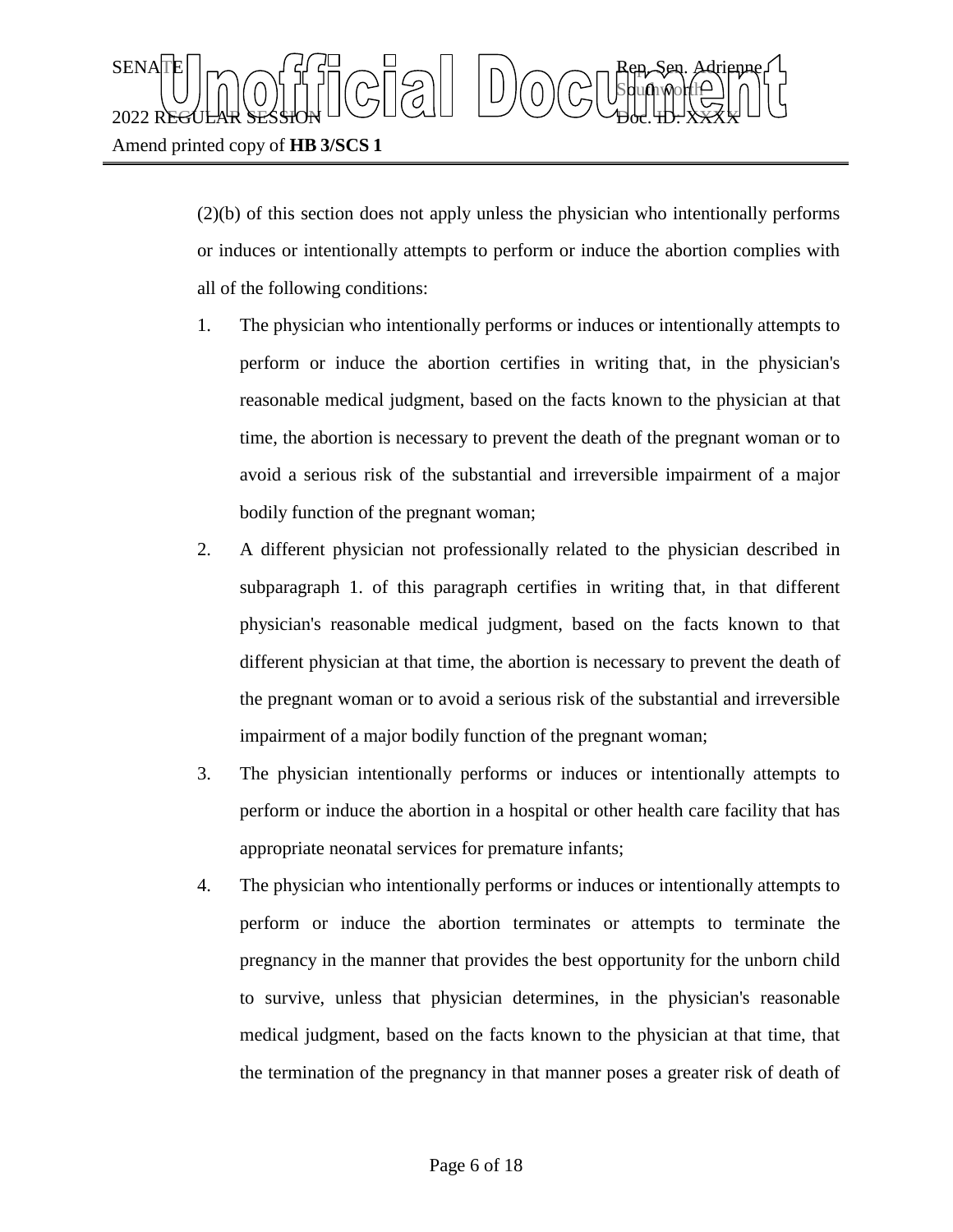the pregnant woman or a greater risk of the substantial and irreversible impairment of a major bodily function of the pregnant woman than would other available methods of abortion;

- 5. The physician certifies in writing the available method or techniques considered and the reasons for choosing the method or technique employed; and
- 6. The physician who intentionally performs or induces or intentionally attempts to perform or induce the abortion has arranged for the attendance in the same room in which the abortion is to be performed or induced or attempted to be performed or induced at least one (1) other physician who is to take control of, provide immediate medical care for, and take all reasonable steps necessary to preserve the life and health of the unborn child immediately upon the child's complete expulsion or extraction from the pregnant woman.
- (4) The state Board of Medical Licensure shall revoke a physician's license to practice medicine in this state if the physician violates or fails to comply with this section.
- (5) Any physician who intentionally performs or induces or intentionally attempts to perform or induce an abortion on a pregnant woman with actual knowledge that neither of the affirmative defenses set forth in subsection (2) of this section applies, or with a heedless indifference as to whether either affirmative defense applies, is liable in a civil action for compensatory and punitive damages and reasonable attorney's fees to any person, or the representative of the estate of any person including but not limited to an unborn child, who sustains injury, death, or loss to person or property as the result of the performance or inducement or the attempted performance or inducement of the abortion. In any action under this subsection, the court also may award any injunctive or other equitable relief that the court considers appropriate.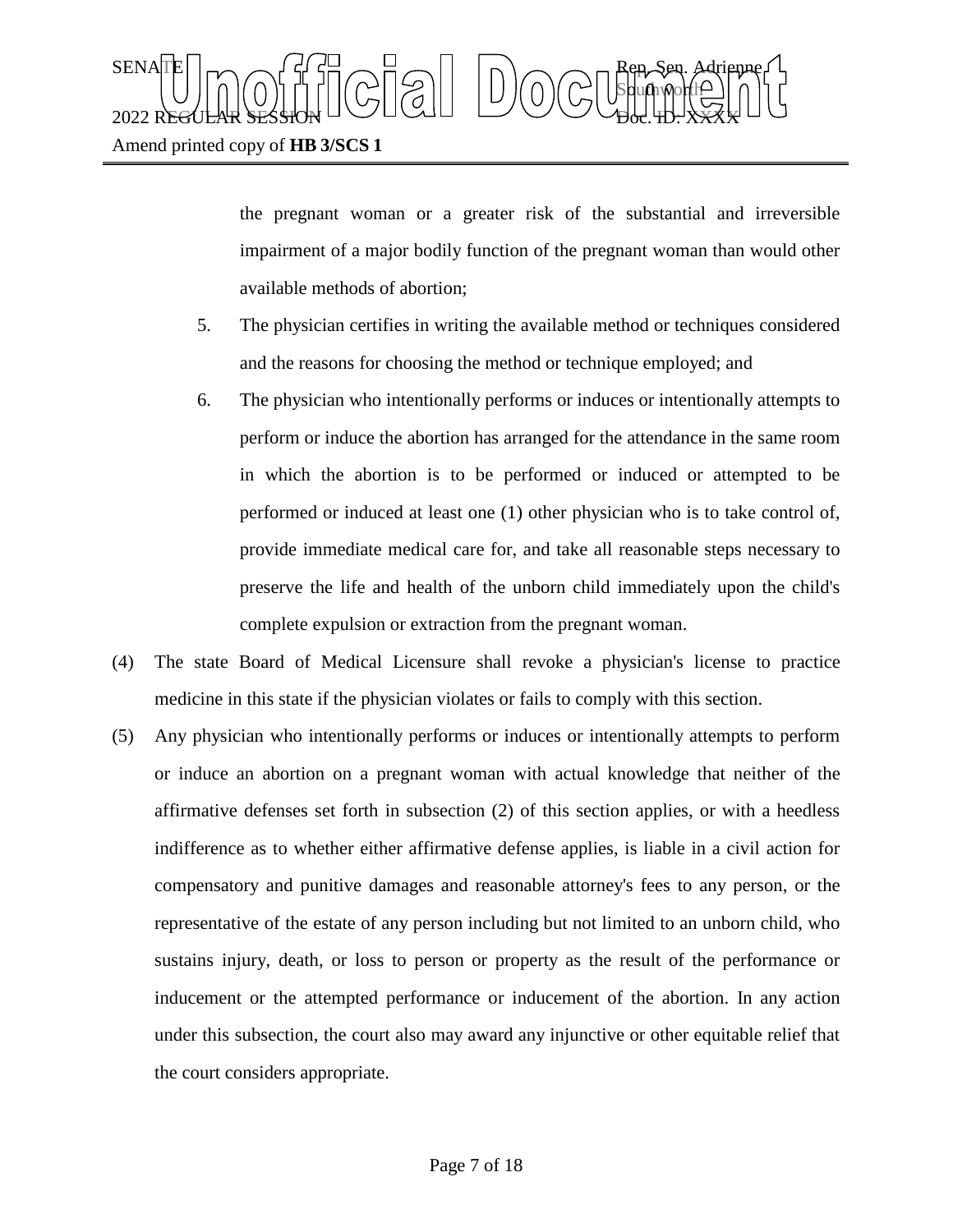

(6) A pregnant woman on whom an abortion is intentionally performed or induced or intentionally attempted to be performed or induced in violation of subsection (1) of this section is not guilty of violating subsection (1) of this section or of attempting to commit, conspiring to commit, or complicity in committing a violation of subsection (1) of this section.

SECTION 35. A NEW SECTION OF KRS 311.781 TO 311.786 IS CREATED TO READ AS FOLLOWS:

# *The Attorney General shall have authority to bring an action in law or equity to enforce any provisions of KRS 311.781 to 311.786 on behalf of the Commonwealth of Kentucky. The state Board of Medical Licensure shall also have authority to bring an action on its own behalf.*

Section 36. KRS 311.787 is amended to read as follows:

- (1) As used in this section:
	- (a) "Bodily dismemberment, crushing, or human vivisection" means a procedure in which a person, with the purpose of causing the death of an unborn child, dismembers the living unborn child and extracts portions, pieces, or limbs of the unborn child from the uterus through the use of clamps, grasping forceps, tongs, scissors, or a similar instrument that, through the convergence of two (2) rigid levers, slices, crushes, or grasps, or performs any combination of those actions on, any portion, piece, or limb of the unborn child's body to cut or separate the portion, piece, or limb from the body. The term includes a procedure that is used to cause the death of an unborn child and in which suction is subsequently used to extract portions, pieces, or limbs of the unborn child after the unborn child's death;
	- (b) "Medical emergency" has the same meaning as in KRS 311.720;
	- (c) "Probable *gestational*[post-fertilization] age" has the same meaning as in KRS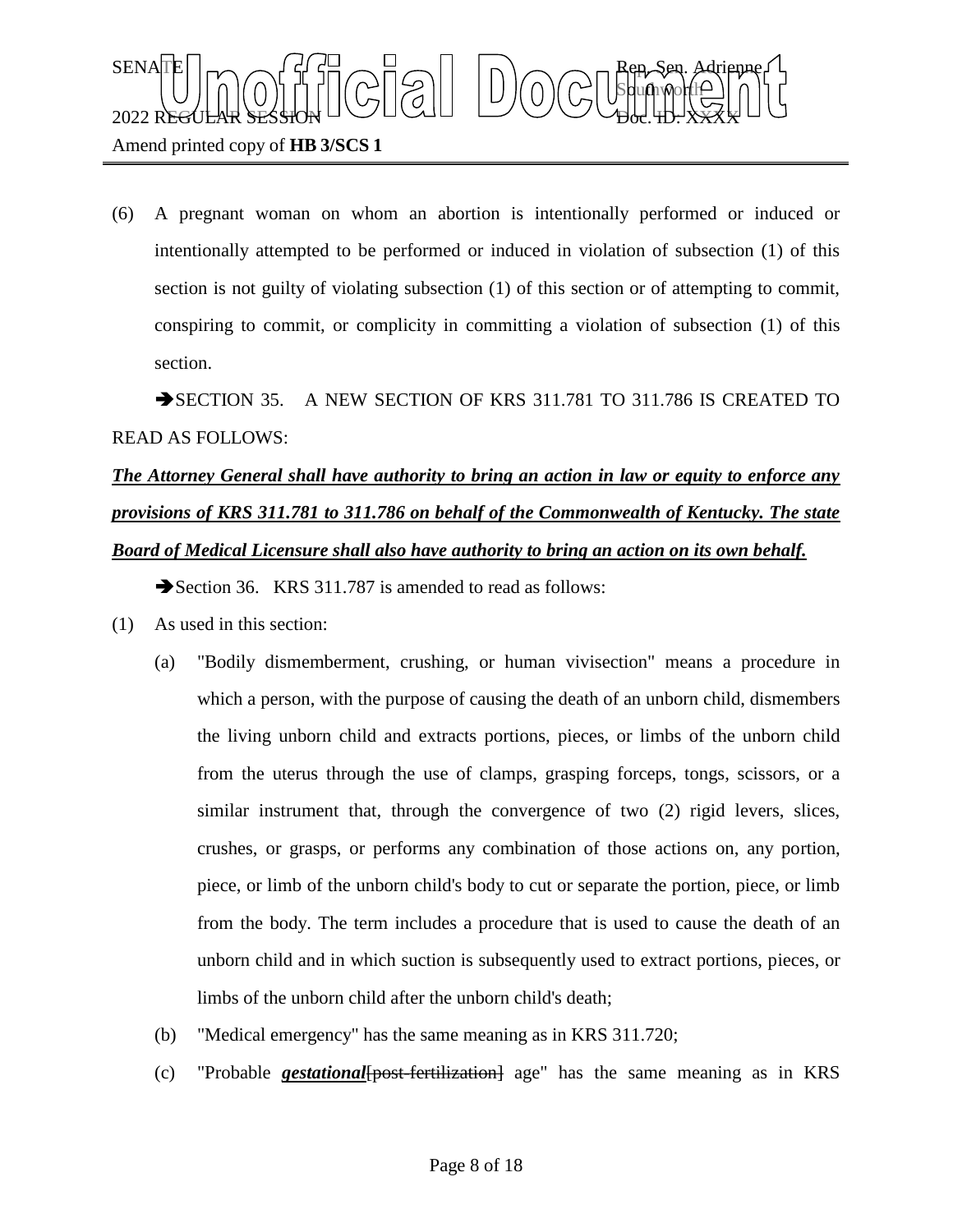$\text{SENA}[\mathbb{E} | \mid_{\mathsf{T}} \frown \bigcap_{\mathsf{S}} \mathsf{G}] \frown \bigcup_{\mathsf{S}} \bigcap_{\mathsf{S}} \bigcap_{\mathsf{S}} \bigcap_{\mathsf{S}} \bigcap_{\mathsf{S}} \bigcap_{\mathsf{S}} \mathsf{G} \mathsf{G} \bigcap_{\mathsf{S}} \mathsf{G} \mathsf{G} \bigcap_{\mathsf{S}} \mathsf{G} \bigcap_{\mathsf{S}} \mathsf{G} \bigcap_{\mathsf{S}} \mathsf{G} \bigcap_{\mathsf{S}} \mathsf{G} \bigcap_{\mathsf{S}} \mathsf{G} \big$ Sbufhworth  $2022$  REGULAR SESSION DOLLOURED DO OBGLED. XXXX

### Amend printed copy of **HB 3/SCS 1**

### *311.720*[311.781]; and

- (d) "Unborn child" has the same meaning as in KRS 311.781.
- (2) No person shall intentionally perform or induce or attempt to perform or induce an abortion on a pregnant woman:
	- (a) That will result in the bodily dismemberment, crushing, or human vivisection of the unborn child; and
	- (b) When the probable *gestational* {post-fertilization} age of the unborn child is eleven (11) weeks or greater;

except in the case of a medical emergency.

(3) A pregnant woman on whom an abortion is performed or induced or attempted to be performed or induced in violation of subsection (2) of this section is not guilty of violating subsection (2) of this section or of attempting to commit, conspiring to commit, or complicity in committing a violation of subsection (2) of this section.

Section 37. KRS 199.896 is amended to read as follows:

- (1) No person, association, or organization shall conduct, operate, maintain, or advertise any child-care center without obtaining a license as provided in KRS 199.892 to 199.896.
- (2) The cabinet may promulgate administrative regulations pursuant to KRS Chapter 13A relating to license fees and may, in the administrative regulations, establish standards of care and service for a child-care center, criteria for the denial of a license if criminal records indicate convictions that may impact the safety and security of children in care, and procedures for enforcement of penalties which are not in contravention of this section.
- (3) Each initial application for a license shall be made to the cabinet and shall be accompanied by a fee that shall not exceed administrative costs of the program to the cabinet and shall be renewable annually upon expiration and reapplication when accompanied by a renewal fee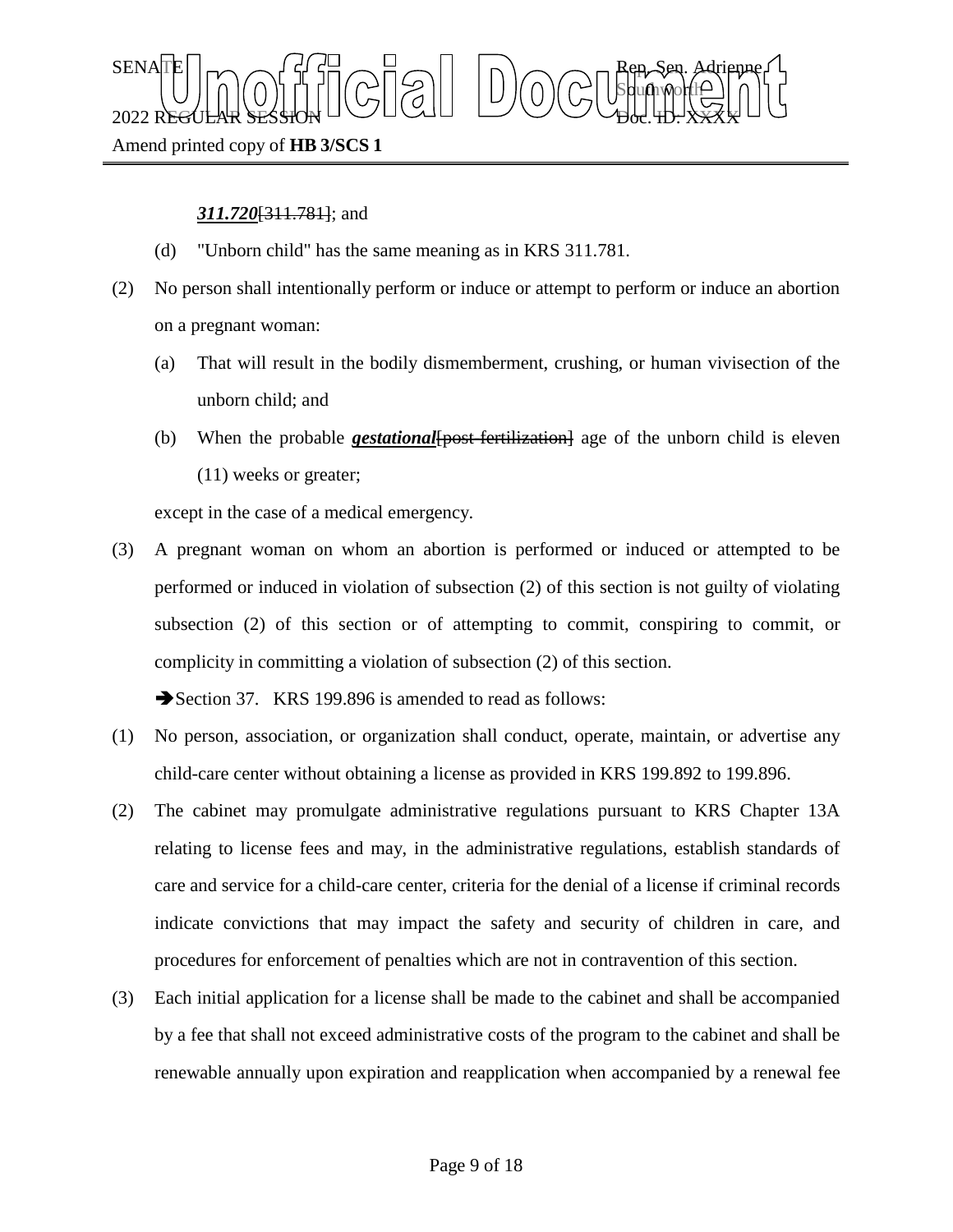

that shall not exceed administrative costs of the program to the cabinet. Regular licenses and renewals thereof shall expire one (1) year from their effective date.

- (4) No child-care center shall be refused a license or have its license revoked for failure to meet standards set by the secretary until after the expiration of a period not to exceed six (6) months from the date of the first official notice that the standards have not been met. If, however, the cabinet has probable cause to believe that an immediate threat to the public health, safety, or welfare exists, the cabinet may take emergency action pursuant to KRS 13B.125. All administrative hearings conducted under authority of KRS 199.892 to 199.896 shall be conducted in accordance with KRS Chapter 13B.
- (5) If, upon inspection or investigation, the inspector general finds that a child-care center licensed under this section has violated the administrative regulations, standards, or requirements of the cabinet, the inspector general shall issue a statement of deficiency to the center containing:
	- (a) A statement of fact;
	- (b) A statement of how an administrative regulation, standard, or requirement of the cabinet was violated; and
	- (c) The timeframe, negotiated with the child-care center, within which a violation is to be corrected, except that a violation that poses an immediate threat to the health, safety, or welfare of children in the center shall be corrected in no event later than five (5) working days from the date of the statement of deficiency.
- (6) The Cabinet for Health and Family Services, in consultation with the Office of the Inspector General, shall establish by administrative regulations promulgated in accordance with KRS Chapter 13A an informal dispute resolution process through which a child-care provider may dispute licensure deficiencies that have an adverse effect on the child-care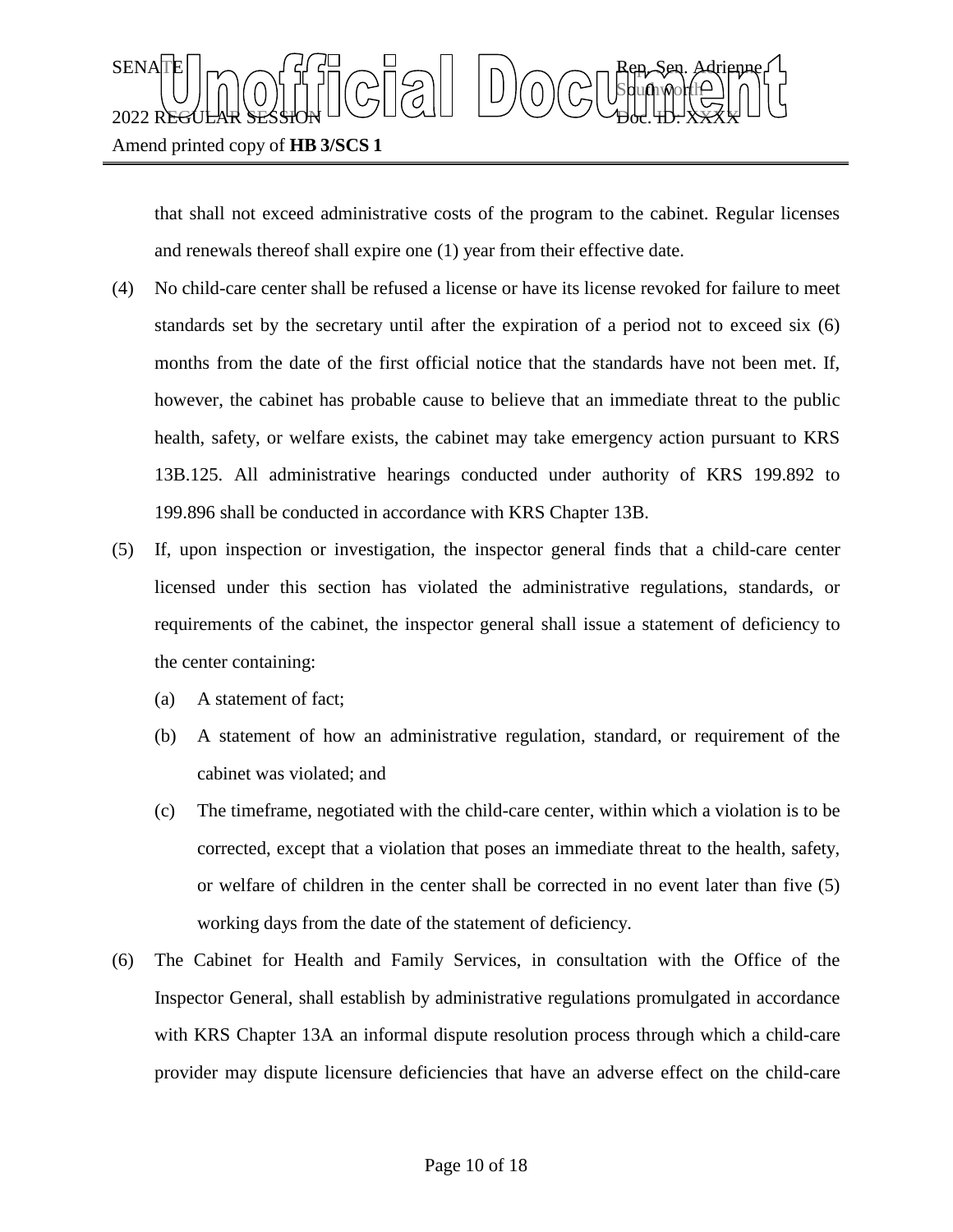

provider's license.

- (7) A child-care center shall have the right to appeal to the Cabinet for Health and Family Services under KRS Chapter 13B any action adverse to its license or the assessment of a civil penalty issued by the inspector general as the result of a violation contained in a statement of deficiency within twenty (20) days of the issuance of the action or assessment of the civil penalty. An appeal shall not act to stay the correction of a violation.
- (8) In assessing the civil penalty to be levied against a child-care center for a violation contained in a statement of deficiency issued under this section, the inspector general or the inspector general's designee shall take into consideration the following factors:
	- (a) The gravity of the threat to the health, safety, or welfare of children posed by the violation;
	- (b) The number and type of previous violations of the child-care center;
	- (c) The reasonable diligence exercised by the child-care center and efforts to correct the violation; and
	- (d) The amount of assessment necessary to assure immediate and continued compliance.
- (9) Upon a child-care center's failure to take action to correct a violation of the administrative regulations, standards, or requirements of the cabinet contained in a statement of deficiency, or at any time when the operation of a child-care center poses an immediate threat to the health, safety, or welfare of children in the center, and the child-care center continues to operate after the cabinet has taken emergency action to deny, suspend, or revoke its license, the cabinet or the cabinet's designee shall take at least one (1) of the following actions against the center:
	- (a) Institute proceedings to obtain an order compelling compliance with the administrative regulations, standards, and requirements of the cabinet;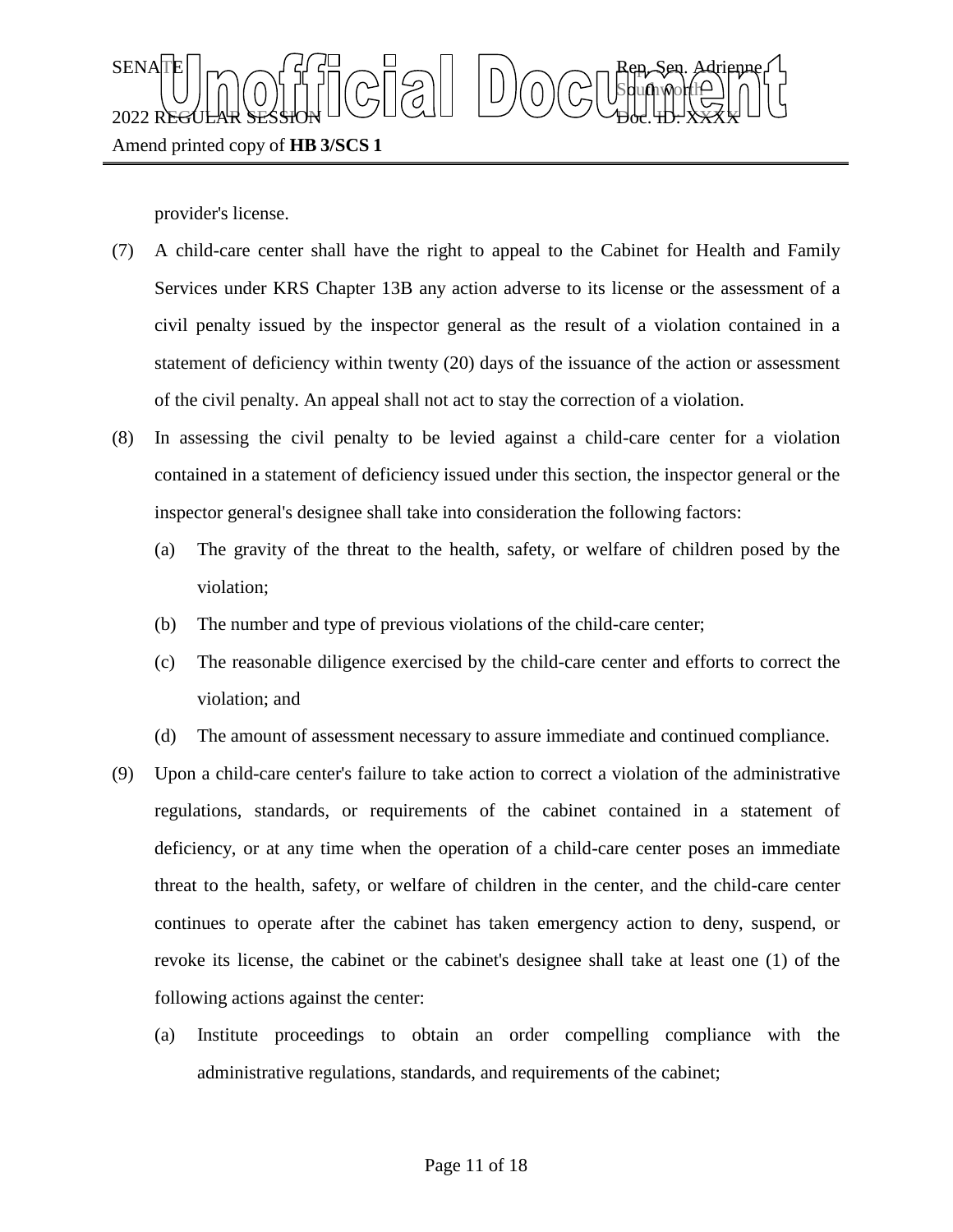- (b) Institute injunctive proceedings in Circuit Court to terminate the operation of the center;
- (c) Institute action to discontinue payment of child-care subsidies; or
- (d) Suspend or revoke the license or impose other penalties provided by law.
- (10) Upon request of any person, the cabinet shall provide information regarding the denial, revocation, suspension, or violation of any type of child-care center license of the operator. Identifying information regarding children and their families shall remain confidential.
- (11) The cabinet shall provide, upon request, public information regarding the inspections of and the plans of correction for the child-care center within the past year. All information distributed by the cabinet under this subsection shall include a statement indicating that the reports as provided under this subsection from the past five (5) years are available from the child-care center upon the parent's, custodian's, guardian's, or other interested person's request.
- (12) All fees collected under the provisions of KRS 199.892 to 199.896 for license and certification applications shall be paid into the State Treasury and credited to a special fund for the purpose of administering KRS 199.892 to 199.896 including the payment of expenses of and to the participants in child-care workshops. The funds collected are hereby appropriated for the use of the cabinet. The balance of the special fund shall lapse to the general fund at the end of each biennium.
- (13) Any advertisement for child-care services shall include the address of where the service is being provided.
- (14) All inspections of licensed and unlicensed child-care centers by the Cabinet for Health and Family Services shall be unannounced.
- (15) All employees and owners of a child-care center who provide care to children shall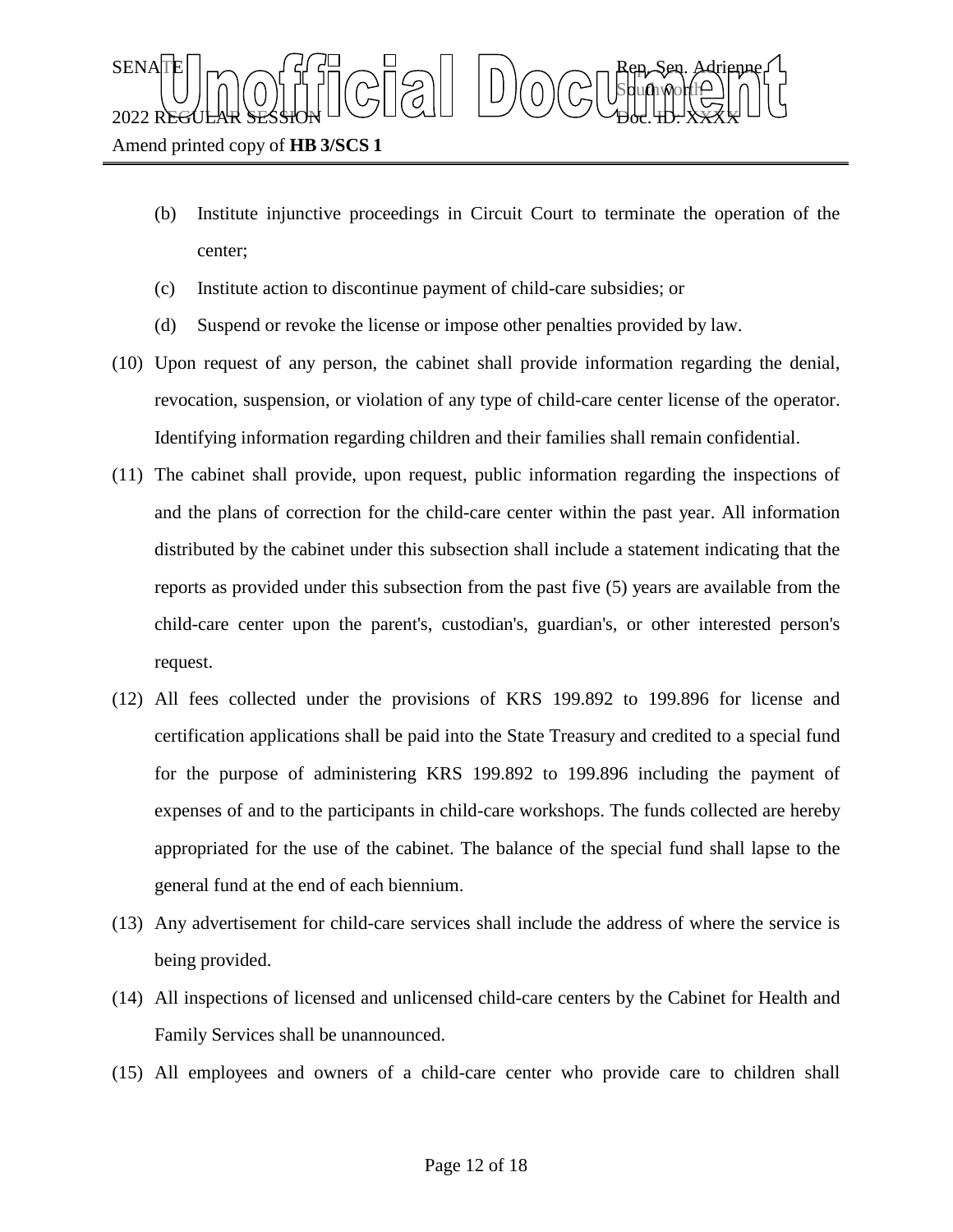

demonstrate within the first three (3) months of employment completion of at least a total of six (6) hours of orientation in the following areas:

- (a) Basic health, safety, and sanitation;
- (b) Recognizing and reporting child abuse; and
- (c) Developmentally appropriate child-care practice.
- (16) All employees and owners of a child-care center who provide care to children shall annually demonstrate to the department completion of at least six (6) hours of training in child development. These hours shall include but are not limited to one and one-half (1.5) hours one (1) time every five (5) years of continuing education in the recognition and prevention of pediatric abusive head trauma, as defined in KRS 620.020. Training in recognizing pediatric abusive head trauma may be designed in collaboration with organizations and agencies that specialize in the prevention and recognition of pediatric head trauma approved by the secretary of the Cabinet for Health and Family Services The one and one-half (1.5) hours required under this section shall be included in the current number of required continuing education hours.
- (17) The Cabinet for Health and Family Services shall make available either through the development or approval of a model training curriculum and training materials, including video instructional materials, to cover the areas specified in subsection (15) of this section. The cabinet shall develop or approve the model training curriculum and training materials to cover the areas specified in subsection (15) of this section.
- (18) Child-care centers licensed pursuant to this section and family child-care homes certified pursuant to KRS 199.8982 shall not use corporal physical discipline, including the use of spanking, shaking, or paddling, as a means of punishment, discipline, behavior modification, or for any other reason. For the purposes of this section, "corporal physical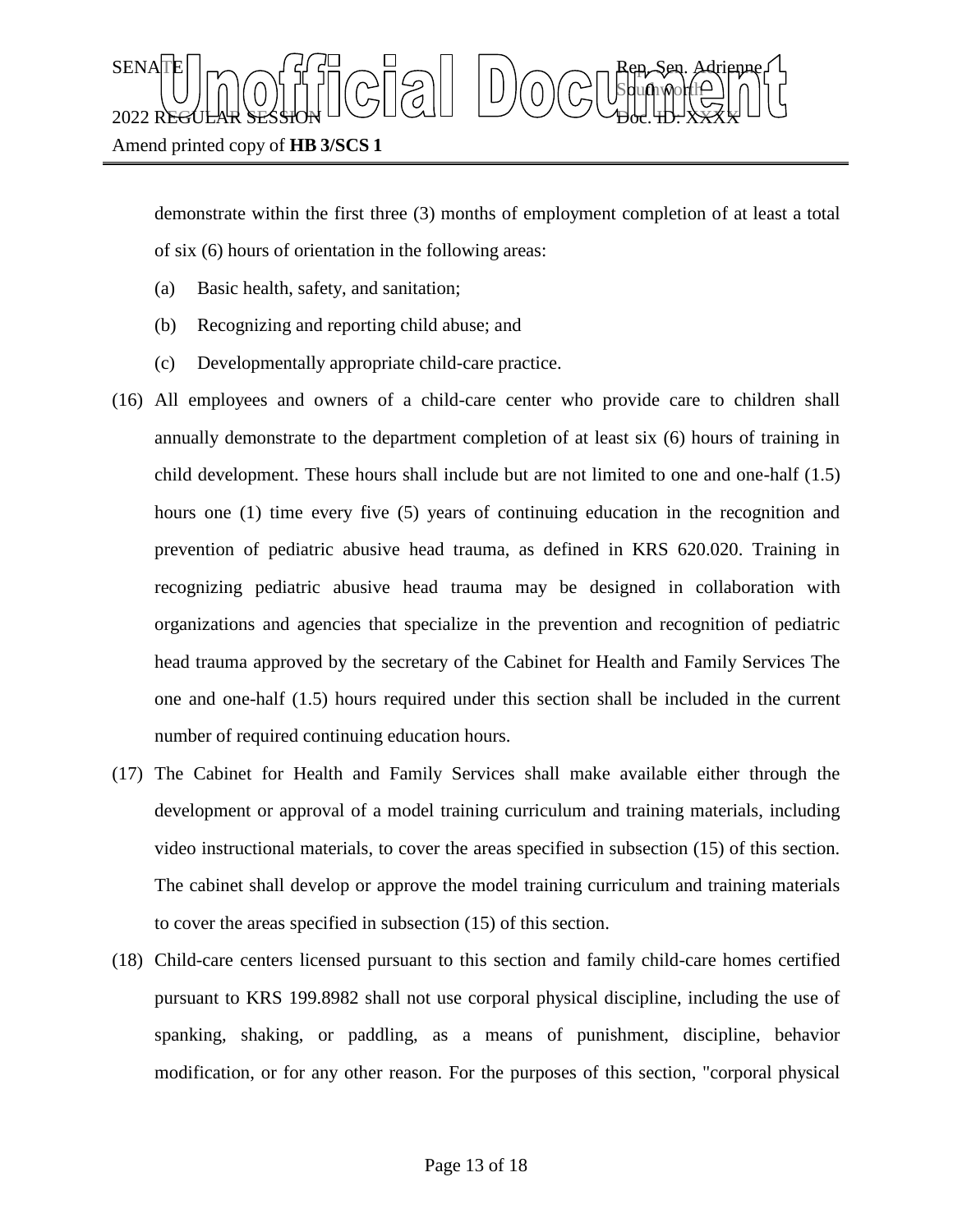

discipline" means the deliberate infliction of physical pain and does not include spontaneous physical contact that is intended to protect a child from immediate danger.

- (19) *Notwithstanding any other law, administrative regulation, executive order, or executive directive to the contrary, no child-care center shall be refused a license or certification, have its license or certification revoked, be subject to any fine, or be otherwise penalized for refusing to require the wearing of any type of facial covering in response to the COVID-19 virus or any mutated strain of the COVID-19 virus.*
- *(20)* Child-care centers that provide instructional and educational programs for preschool-aged children that operate for a maximum of twenty (20) hours per week and that a child attends for no more than fifteen (15) hours per week shall:
	- (a) Notify the cabinet in writing that the center is operating;
	- (b) Meet all child-care center licensure requirements and administrative regulations related to employee background checks;
	- (c) Meet all child-care center licensure requirements and administrative regulations related to tuberculosis screenings; and
	- (d) Be exempt from all other child-care center licensure requirements and administrative regulations.
- *(21)*[(20)] Child-care centers that provide instructional and educational programs for preschoolaged children that operate for a maximum of twenty (20) hours per week and that a child attends for no more than ten (10) hours per week shall be exempt from all child-care licensure requirements and administrative regulations.
- $(22)$ <del>[(21)]</del> Instructional programs for school-age children shall be exempt from all child-care licensure administrative regulations if the following criteria are met:
	- (a) The program provides direct instruction in a single skill, talent, ability, expertise, or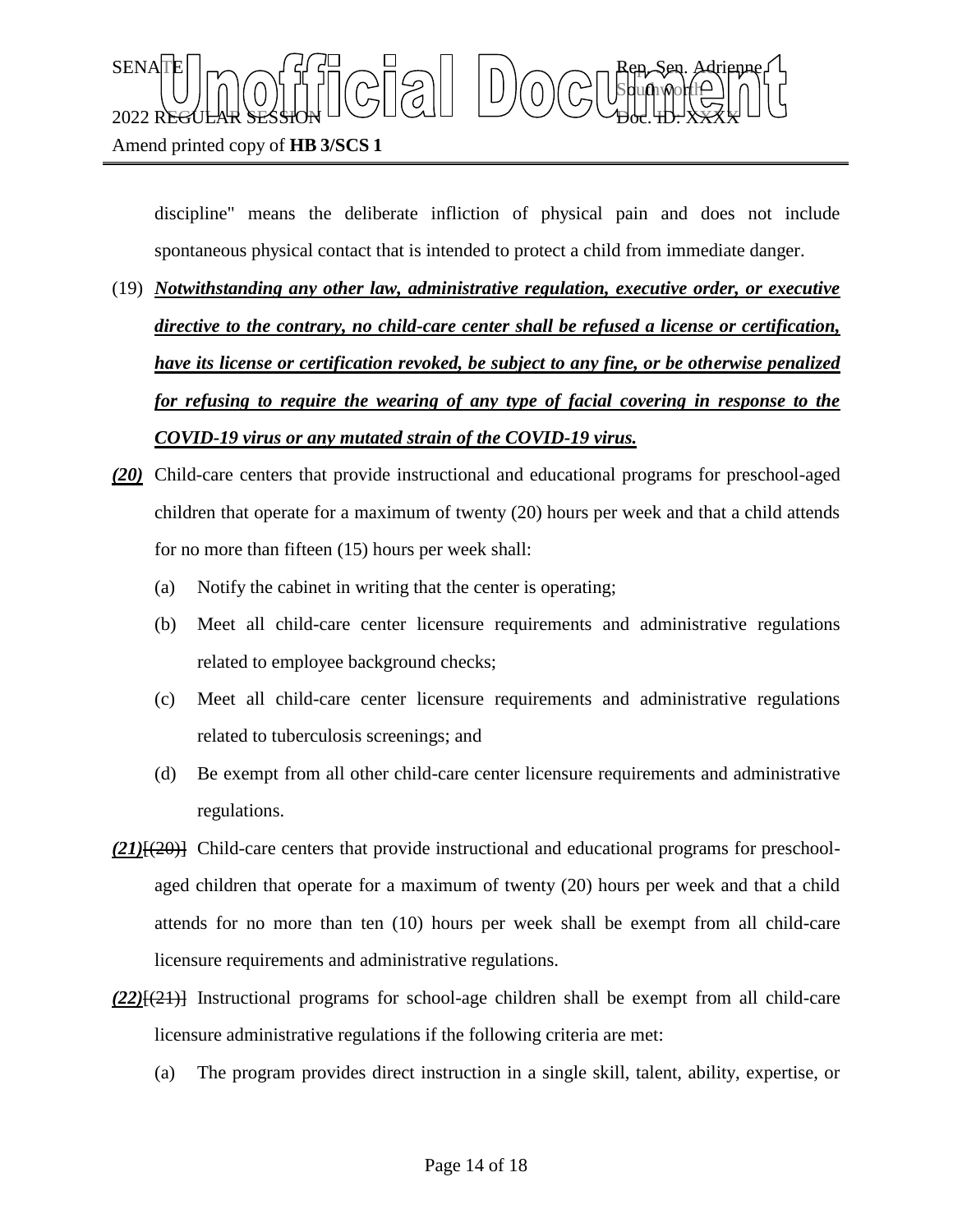

proficiency;

- (b) The program does not provide services or offerings that are not directly related to the single talent, ability, expertise, or proficiency;
- (c) The program operates outside the time period when school is in session, including before or after school hours, holidays, school breaks, teaching planning days, or summer vacation;
- (d) The program does not advertise or otherwise represent that the program is a licensed child-care center or that the program offers child-care services;
- (e) The program informs the parent or guardian:
	- 1. That the program is not licensed by the cabinet; and
	- 2. About the physical risks a child may face while participating in the program; and
- (f) The program conducts the following background checks for all program employees and volunteers who work with children:
	- 1. Check of the child abuse and neglect records maintained by the cabinet; and
	- 2. In-state criminal background information check from the Justice and Public Safety Cabinet or Administrative Office of the Courts.
- *(23)*[(22)] Directors and employees of child-care centers in a position that involves supervisory or disciplinary power over a minor, or direct contact with a minor, shall submit to a criminal record check in accordance with KRS 199.8965.
- *(24)*[(23)] A director or employee of a child-care center may be employed on a probationary status pending receipt of the criminal background check. Application for the criminal record of a probationary employee shall be made no later than the date probationary employment begins.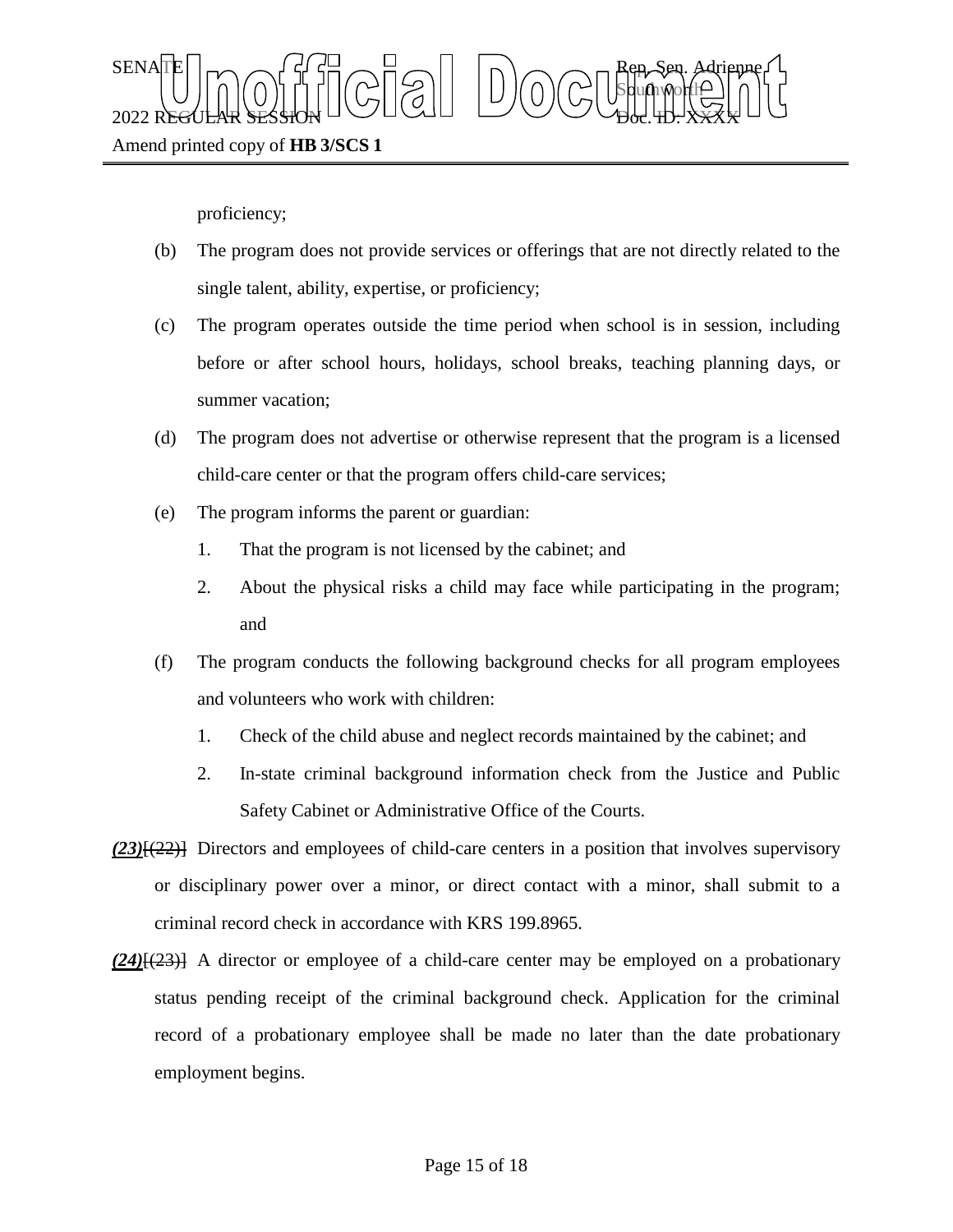

Amend printed copy of **HB 3/SCS 1**

- *(25)*[(24)] The cabinet shall promulgate administrative regulations to identify emergency care providers who provide essential child-care services during an identified state of emergency.
- *(26)*[(25)] Notwithstanding any state law, administrative regulation, executive order, or executive directive to the contrary, during the 2020 or 2021 state of emergency declared by the Governor in response to COVID-19, including but not limited to any mutated strain of the COVID-19 virus, the cabinet shall not establish any restrictions on capacity for class or group size or the ability to combine classes and groups for capacity limits in the morning or afternoon that is below the number that was in effect on February 1, 2020.

SECTION 38. A NEW SECTION OF KRS CHAPTER 158 IS CREATED TO READ AS FOLLOWS:

- *(1) Notwithstanding any state law, administrative regulation, executive order, executive directive, school board policy, or school policy to the contrary, any requirement that is imposed in response to the COVID-19 virus or any mutated strain of the COVID-19 virus to:*
	- *(a) Wear any type of medical device, including but not limited to any type of facial covering on any public school premises, on school-sponsored transportation, or at a school-sponsored event; or*
	- *(b) Submit to any type of medical procedure or treatment, including but not limited to any type of vaccination or testing;*

*shall provide a parent or guardian the opportunity to opt a student out of the requirement for any reason.*

*(2) A parent or guardian that opts out in accordance with subsection (1) of this section shall not be required to submit any type of certification or documentation to secure an exemption from any requirement described in subsection (1) of this section.*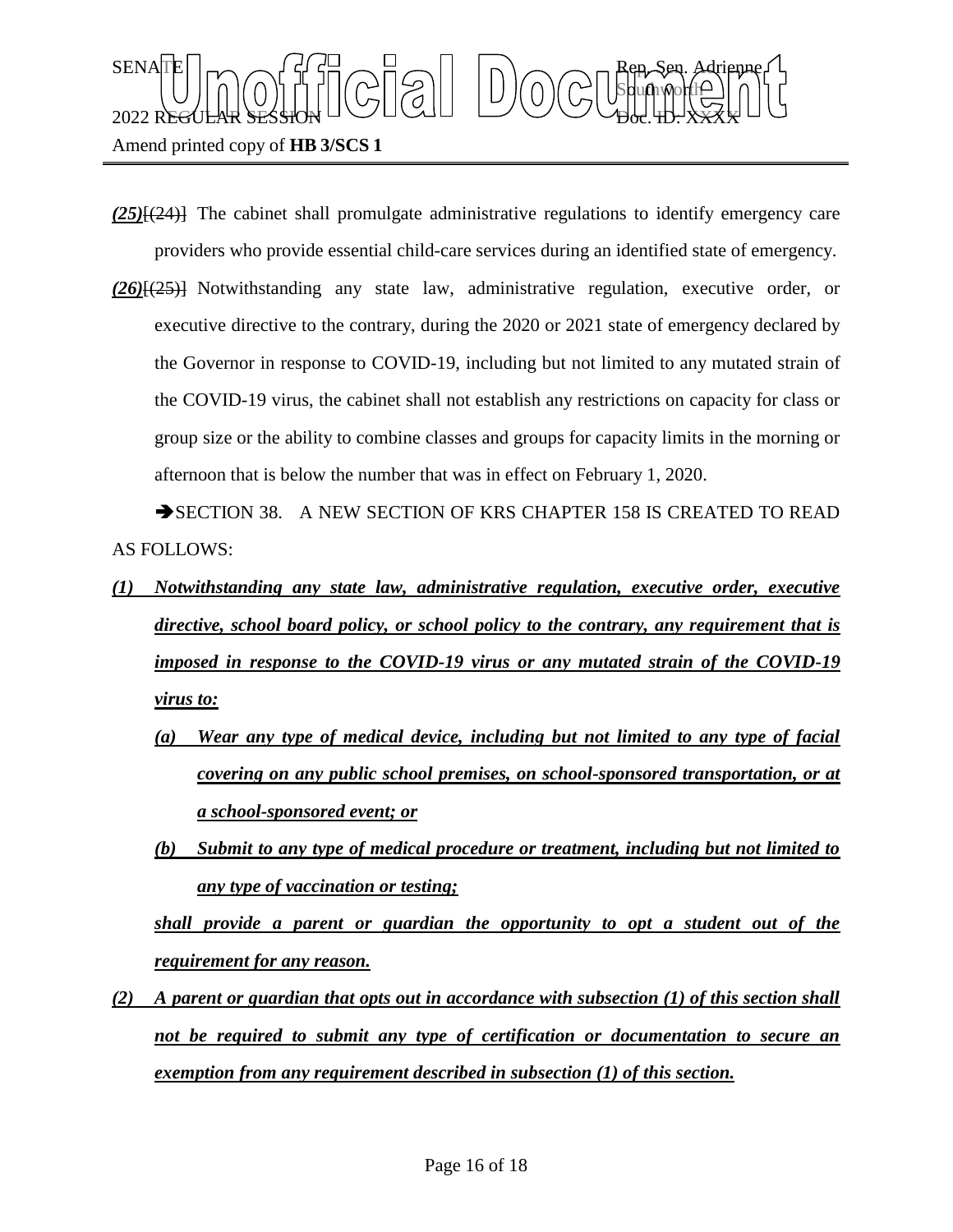*(3) Nothing in this section shall be interpreted to contradict the requirements of KRS 158.035 regarding certificates of immunization.*

Sbufhworth

 $\text{SENA}[\mathbb{E} | \mid_{\mathsf{T}} \frown \bigcap_{\mathsf{S}} \mathsf{G}] \frown \bigcup_{\mathsf{S}} \bigcap_{\mathsf{S}} \bigcap_{\mathsf{S}} \bigcap_{\mathsf{S}} \bigcap_{\mathsf{S}} \bigcap_{\mathsf{S}} \mathsf{G} \mathsf{G} \bigcap_{\mathsf{S}} \mathsf{G} \mathsf{G} \bigcap_{\mathsf{S}} \mathsf{G} \bigcap_{\mathsf{S}} \mathsf{G} \bigcap_{\mathsf{S}} \mathsf{G} \bigcap_{\mathsf{S}} \mathsf{G} \bigcap_{\mathsf{S}} \mathsf{G} \big$ 

 $2022$  REGULAR SESSION DOLLOURED DO OBGLED. XXXX

SECTION 39. A NEW SECTION OF KRS CHAPTER 164 IS CREATED TO READ AS FOLLOWS:

- *(1) A public postsecondary education institution shall not impose any of the following requirements in response to the COVID-19 virus or any mutated strain of the COVID-19 virus on property located in the Commonwealth that is owned, leased, or operated by the institution that is not used for the delivery of medical or dental services:*
	- *(a) The wearing of any of type medical device, including but not limited to any type of facial covering; and*
	- *(b) Submission to any type of medical procedure or treatment, including but not limited to any type of vaccination or testing.*
- *(2) Nothing in this section shall be interpreted to prohibit an institution from implementing or enforcing a requirement described in subsection (1) of this section that is not responsive to the COVID-19 virus or mutated strand of the COVID-19 virus, including but not limited to:*
	- *(a) A requirement in a postsecondary health care program that existed prior to January 1, 2020; and*
	- *(b) A requirement necessary to maintain the integrity of the clinical research conducted by the institution.*

Section 40. (1) If any provision of this Act or the application thereof to any person or circumstance is held invalid, the invalidity shall not affect the other provisions or applications of this Act that can be given effect without the invalid provision or application, and to this end the provisions of this Act are severable.